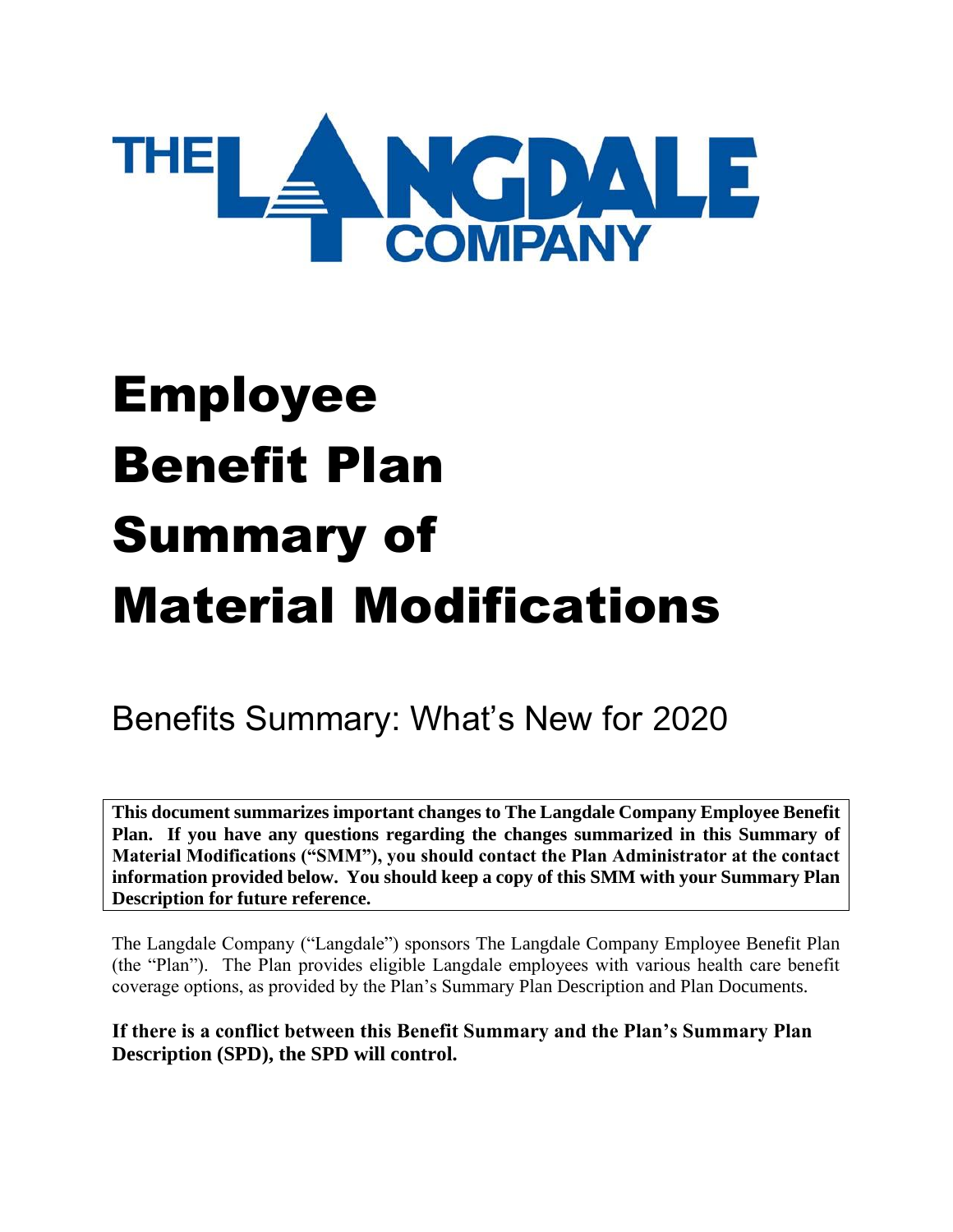#### **Summary of Changes:**

The following is a description of changes made to the **Health Plan**:

- 1. Section 5. Schedule of Benefits. **Changes in Preventive/Wellness Adult benefits:**
	- (1) Cervical cancer screening for age 21-65, this Plan now covers the following methods:
		- Pap smear every 3 years; or
		- High-Risk Human Papillomavirus (hrHPV) every 5 years, age 30-65 only; or
		- High-Risk Human Papillomavirus (hrHPV) in combination with Pap smear (cotesting) every 5 years, age 30-65 only
	- (2) Generic Statin was added to Preventive Medicines
- 2. Section 5. Schedule of Benefits. **Change in Major Medical benefits:**

The following benefits were added to this Plan:

- (1) Hearing aids for children age 18 and under limited to \$2,500 per ear every 48 months, any amount over \$2,500 is member's responsibility and will not apply towards the outof-pocket
- (2) Marriage and/or family counseling is now covered, subject to \$25 copayment per office visit
- (3) Orthospinology new chiropractic care benefit is subject to \$25 copayment per office visit, there is no annual limit on the number of visits

#### 3. Section 5. Schedule of Benefits. **Change in Pharmacy Benefits:**

All references to 'Specialty Drugs' are removed from this section.

#### 4. Section 5. Schedule of Benefits. **Change in SleepCharge Program Benefits:**

The benefit description is replaced in its entirety with the following:

Covered Persons may participate in the SleepCharge Program if they have been covered under the Plan for a minimum of six (6) months. This Program is voluntary and non-participation will not affect Covered Person's benefits or premium. SleepCharge utilizes telehealth to evaluate, diagnose, discuss, treat, and manage an array of sleep disorders and disruptors. Participation is subject to one-time Co-payment for the Calendar Year as described below. Covered Persons must average 70% compliance in order to qualify for annual renewal. If compliance is below 70% within 90 days of the renewal date, Covered Persons will be required to meet with a technician prior to the renewal being paid.

- 5. Section 8. Utilization Management Program. **Changes in Utilization Management:**
	- (1) All references to Adhere2Care, Inc. are deleted and replaced with WiseThrive LLC, telephone number 1-800-485-0940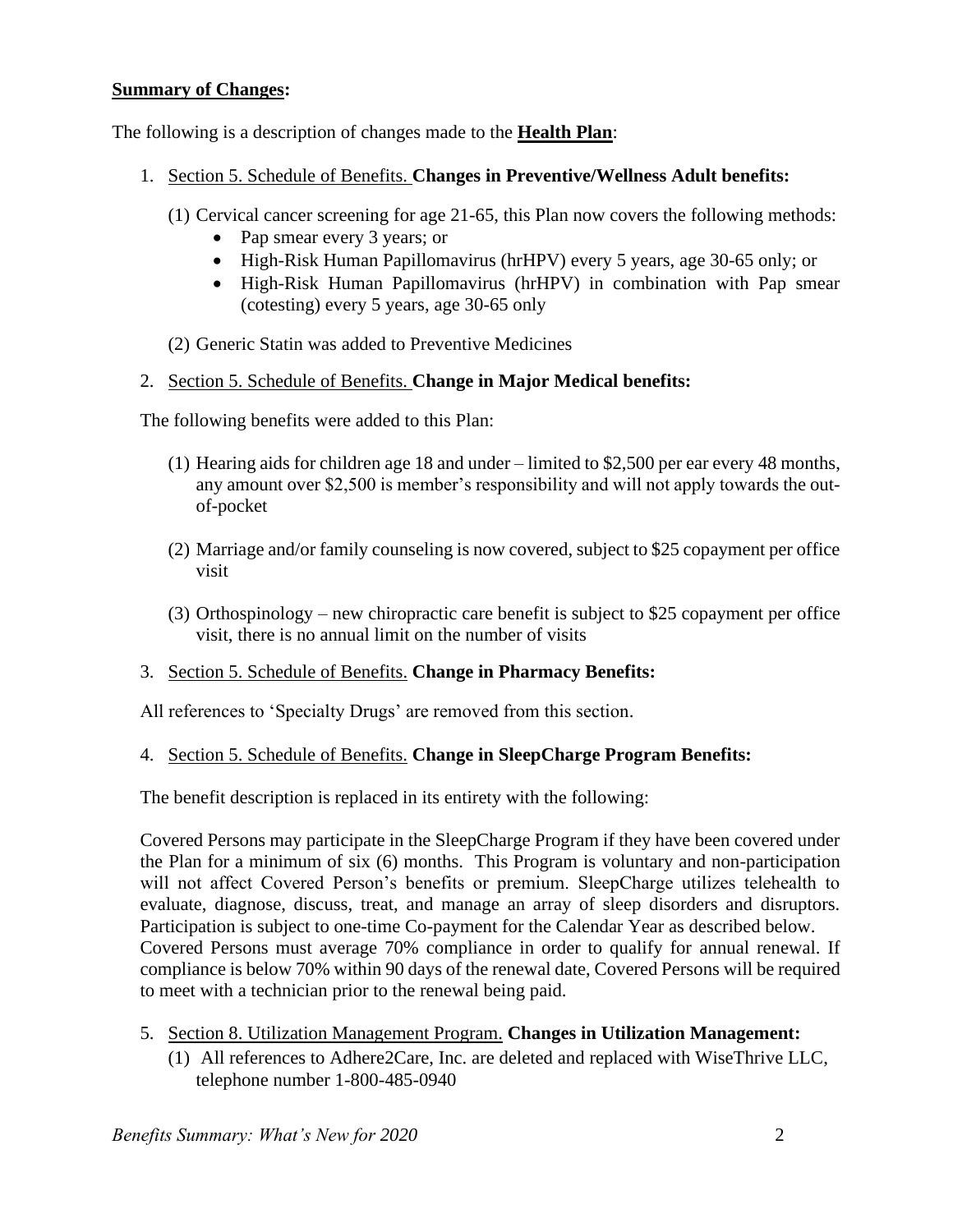#### 6. Section 9. Wellness Program. **Changes in Wellness Program benefits and requirements:**

Diabetes Management Program: the following requirement was deleted:

Monitor blood sugar before eating breakfast and two hours after supper. Patients with Type 1 diabetes may require readings up to 8 times daily. Physicians may have patients that have difficulty controlling their blood sugar test more frequently or at different times of the day. Provide your readings to Chancy Drugs. Patients participating in the Remote Monitoring program will have their blood sugar levels monitored by the remote glucose meters supplied by Adhere2Care through the Health Advocate.

#### 7. Section 10. Defined Terms. **New definitions were added as follows:**

**Employee Director** means a person who receives a percentage of their W-2 wages from a covered participating employer and a percentage of their W-2 wages from an appointed or designated eligible 501(c)(3) organization. Employee Directors are eligible to participate in the Plan with the same benefits and rights as Employees.

**Marriage and/or Family Counseling** means psychotherapy that addresses the behaviors of all family members and the way these behaviors affect the individual family members and the family unit as a whole.

**Orthospinology** is a sub-specialty of the chiropractic profession, focusing on aligning the upper cervical spine. It is one of several upper cervical procedures utilizing radiographs (x-ray films) of the top two bones on the neck (C-1 vertebra "Atlas" and C-2 vertebra "Axis") and the base of the skull (the upper cervical spine) to determine a misalignment or subluxation that may create irritation of, and interference to, the functioning of the nervous system.

#### 8. Section 11. Plan Exclusions. **The following exclusions were modified:**

**Hearing Aids and Exams**. Charges for services or supplies in connection with hearing aids or exams for their fitting unless required due to an accidental Injury to the ear. Hearing aids for children age 18 and under are covered – see the Schedule of Benefit for details.

The following exclusion was deleted:

**Marriage Counseling.** Marriage and/or family counseling is not covered. Expenses for treatment of an individual diagnosed with a Mental and Nervous disorder will be payable under Mental and Nervous Benefits as described in the Schedule of Benefits. Screening and counseling for interpersonal and domestic violence, when part of Preventive/Wellness exam, are covered under the Plan

#### 9. Section 12. Prescription Drug Benefits. **Changes in Specialty Drug Benefit:**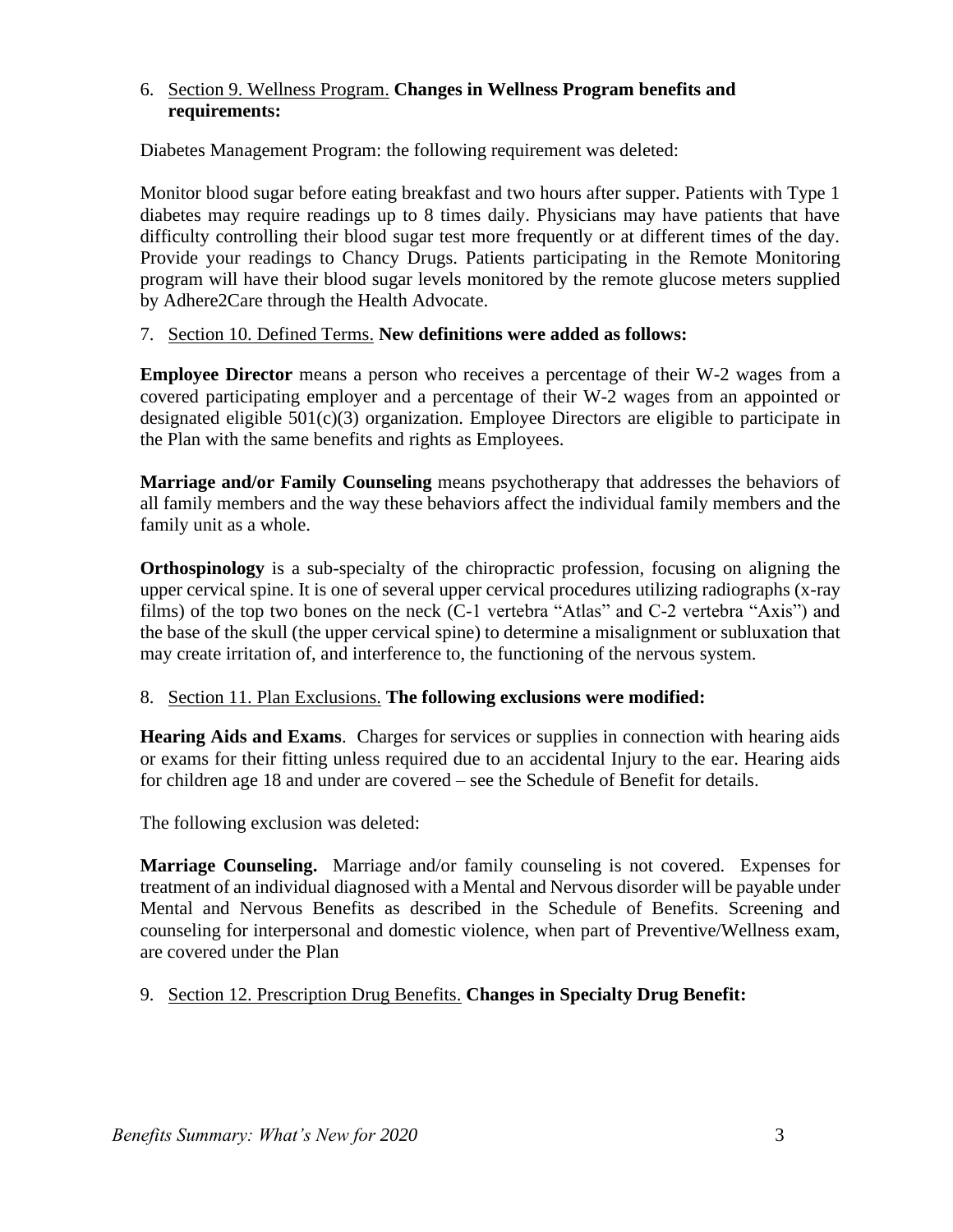# **SPECIALTY DRUGS**

Specialty Drugs are excluded from coverage under this Plan. However, Specialty Concierge Services are offered to offset costs. Covered Persons are required to provide certain documentation to receive these services.

# **THE INTERNATIONAL DRUG PROGRAM**

Your Plan has an International Drug Formulary for certain medications. Drugs obtained through this program are at no cost to the Participant. When these medications are obtained outside of the International Drug Program, the Participant is responsible for 50% of the Allowed Amount, non-applicable to your out-of-pocket.

#### 10. Section 13. Claim Review and Audit. **Changes in Allowable Claim Limits:**

The *Allowable Claim Limits* section was replaced with the following language:

# **Allowable Claim Limits**

"Allowable Claim Limits" means the charges for services and supplies, listed and included as covered medical expenses under the Plan, which are Medically Necessary for the care and treatment of illness or injury, but only to the extent that such fees are within the Allowable Claim Limits. Examples of the determination that a charge is within the Allowable Claim Limit include, but are not limited to, the following guidelines:

**1. Errors, Unbundled and/or Unsubstantiated Charges**. Allowable Claim Limits will not include the following amounts:

- a. Charges identified as improperly coded, duplicated, unbundled and/or for services not performed;
- b. Charges for treating injuries sustained or illnesses contracted, including infections and complications, which, in the opinion of the Plan Administrator can be attributed to medical errors by the provider;
- c. Charges that cannot be identified or understood; and
- d. Charges that cannot be verified from audits of medical records.

# **2. Guidelines.** The following guidelines will be used when determining Allowable Claim Limits:

- **a. Facilities.** The Allowable Claim Limit for claims by a facility, including but not limited to, hospitals, emergency and urgent care centers, rehabilitation and skilled nursing centers, and any other health care facility, shall be the greater of (I) 112% of the facility's most recent departmental cost ratio, reported to the Centers for Medicare and Medicaid Services ("CMS") and published in the American Hospital Directory as the "Medicare Cost Report" (the "CMS Cost Ratio"), or (II) the Medicare allowed amount for the services in the geographic area plus an additional 20%. If insufficient information is available to identify either the facility's most recent departmental cost ratio or the Medicare allowed amount, the Allowable Claim Limit shall be either (I) or (II) herein that can be identified.
- **b. Ambulatory Health Care Centers.** The Allowable Claim Limit for ambulatory health